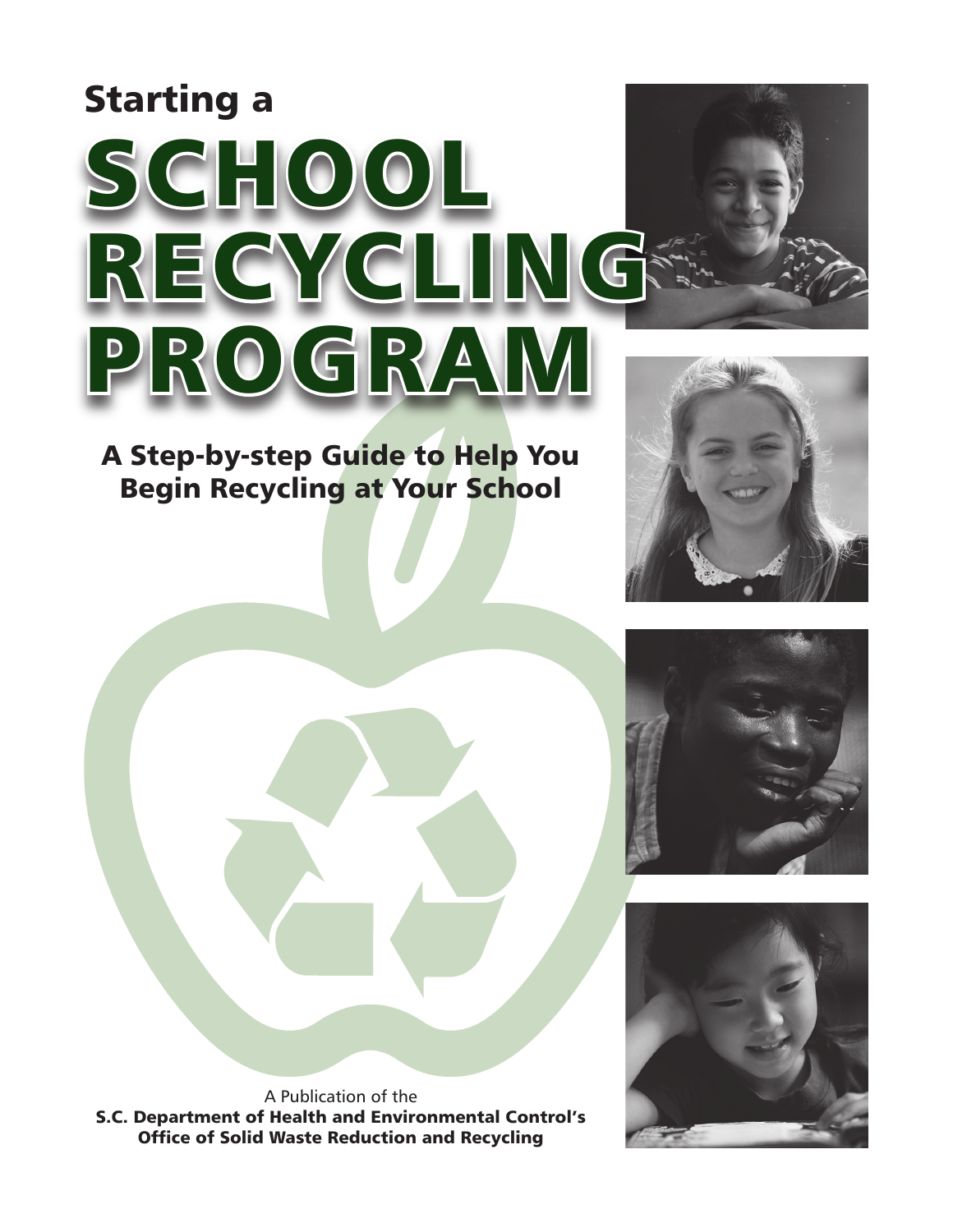

### Why recycle?

Let's count the ways.

Recycling conserves natural resources, saves energy in the manufacturing of new products and reduces or eliminates pollution associated with the extraction and processing of raw materials. Recycling reduces the need for landfills and incinerators. Recycling decreases greenhouse gas emissions that contribute to global climate change.

Recyclables have value. By using recyclables as valuable raw materials, recycling creates jobs, strengthens the economy and helps sustain the environment for future generations.

Why recycle? Why not?

### Why recycle at school?

Schools are essential in making recycling work in South Carolina.

Recycling and schools make a practically perfect partnership. A school recycling program provides a learning experience for everyone involved. By recycling at school, students, teachers, staff, administration and parents can learn not only the basics of recycling, but of sustainability, resource conservation and environmental stewardship.

School recycling programs also provide opportunities for teachers to offer valuable hands-on, real-life projects to students.

In addition, recycling may help schools and school districts save money through avoided disposal costs. Remember, the less you throw away, the less you should have to pay to have garbage hauled away. Depending on what is recycled, there may be a chance to earn revenue from the sale of the collected items (e.g., printer cartridges and aluminum cans).

By recycling, schools can make a significant contribution to South Carolina's recycling efforts and help the state meet its goals while helping the state's economy and protecting the environment.

## Need help?

"Starting a School Recycling Program: A Step-by-step Guide to Help You Begin Recycling at Your School" – developed by the S.C. Department of Health and Environmental Control's Office of Solid Waste Reduction and Recycling (Office) – can serve as a basic starting point.

Beyond this publication, the Office provides grant funding, technical assistance, education programs as well as printed material to set up, implement and expand school recycling programs. See page 7 in this guidebook, visit **<www.scdhec.gov/recycle>** or call **1-800-768-7348** for more information.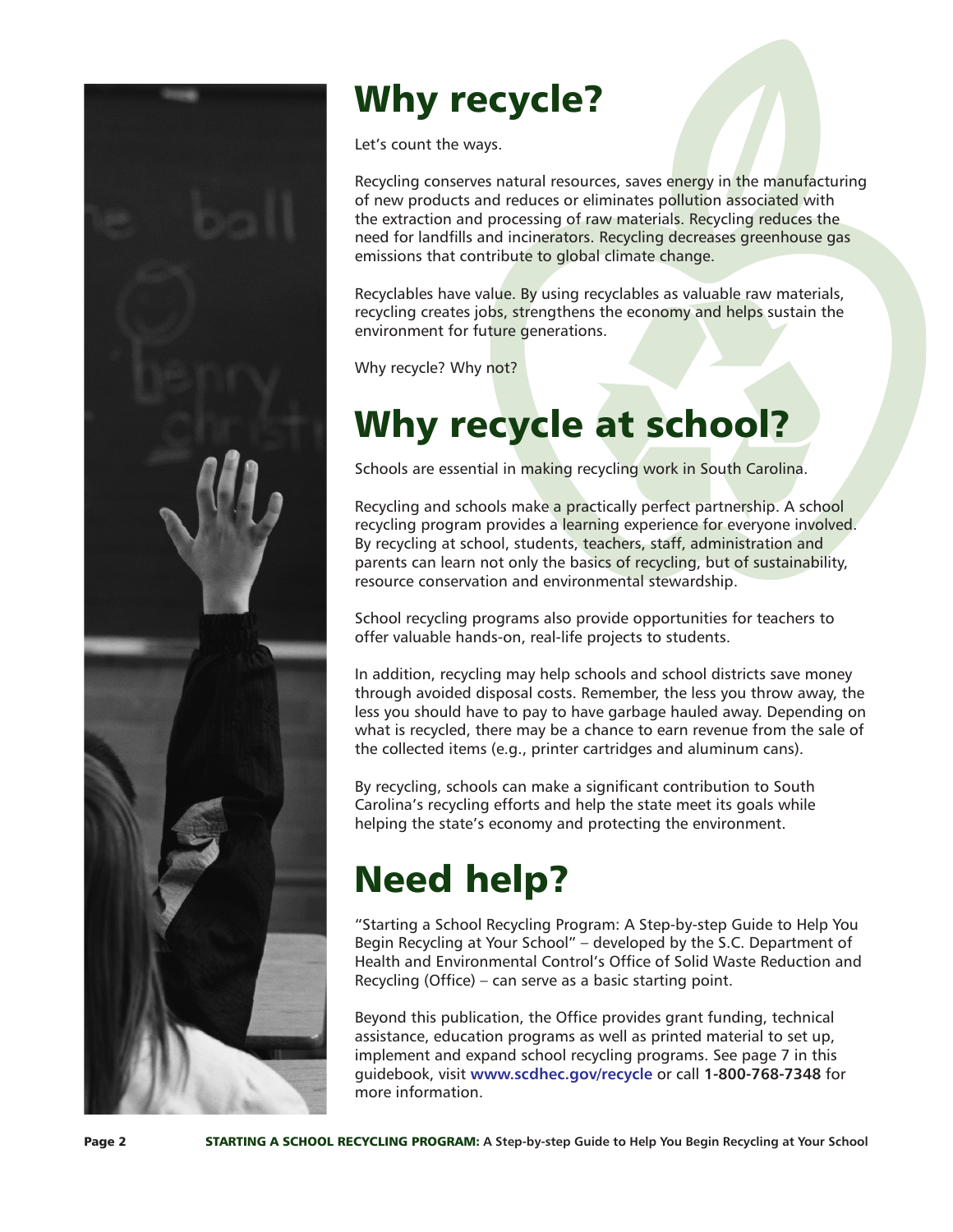### Four Questions to Answer Before Starting a School Recycling Program

Ready to start a recycling program at school? There is not just one way to set up a successful school recycling program. There are, however, four questions that need to be addressed at the beginning of the process: (1) what items (e.g., paper, aluminum and steel cans, plastic bottles and cardboard) are available for recycling; (2) how will the items be collected and stored; (3) will a local recycling program or company (market) accept the collected items; and (4) how will the items get to market (will they be picked up or will they need to be delivered)? Here are some recommendations to help you answer those and other frequently asked questions on how to set up a successful school recycling program.

#### **1. What can be recycled?**

 Determine what is in the trash and identify recycling opportunities throughout the school (e.g., classrooms, cafeteria, vending areas, library, gym, athletic fields, offices and teachers' lounges). The most common items recycled at schools are paper, aluminum cans, plastic soft drink and milk bottles, office and notebook paper, cardboard and printer cartridges. Start small and let the program grow. Choose an item or items (e.g., cardboard, paper or aluminum cans) that are easily collected and have a market.

#### **2. How will the recyclables be collected and stored?**

 Determine what type and the number of recycling bins or containers that are appropriate for the items that will be collected. Where will the bins be placed? See "Location, location, location" on the next page for more information. Convenience is a very important factor. The easier it is for someone to recycle, the more likely it is that they will recycle. Determine who will be responsible for emptying the containers and moving the items to storage (e.g., a large recycling container in the parking lot) prior to going to market.

#### **3. Where will the recyclables go?**

 Remember, collection is only part of the program. Determine what markets are available locally. The quickest way is to contact your city or county recycling coordinator (visit **<www.scdhec.gov/environment/lwm/recycle/counties.htm>** for a listing) or call the S.C. Department of Health and Environmental Control's (DHEC) Office of Solid Waste Reduction and Recycling (Office) at **1-800-768- 7348**. Depending on the items collected for recycling, more than one market may be needed. Some markets may require items to be sorted while others may allow them to be mixed.

#### **4. How will the recyclables get to market?**

 Does your community have a recycling program or company that picks up material? Will staff or parent volunteers have to take the material somewhere (e.g., a recycling center)?







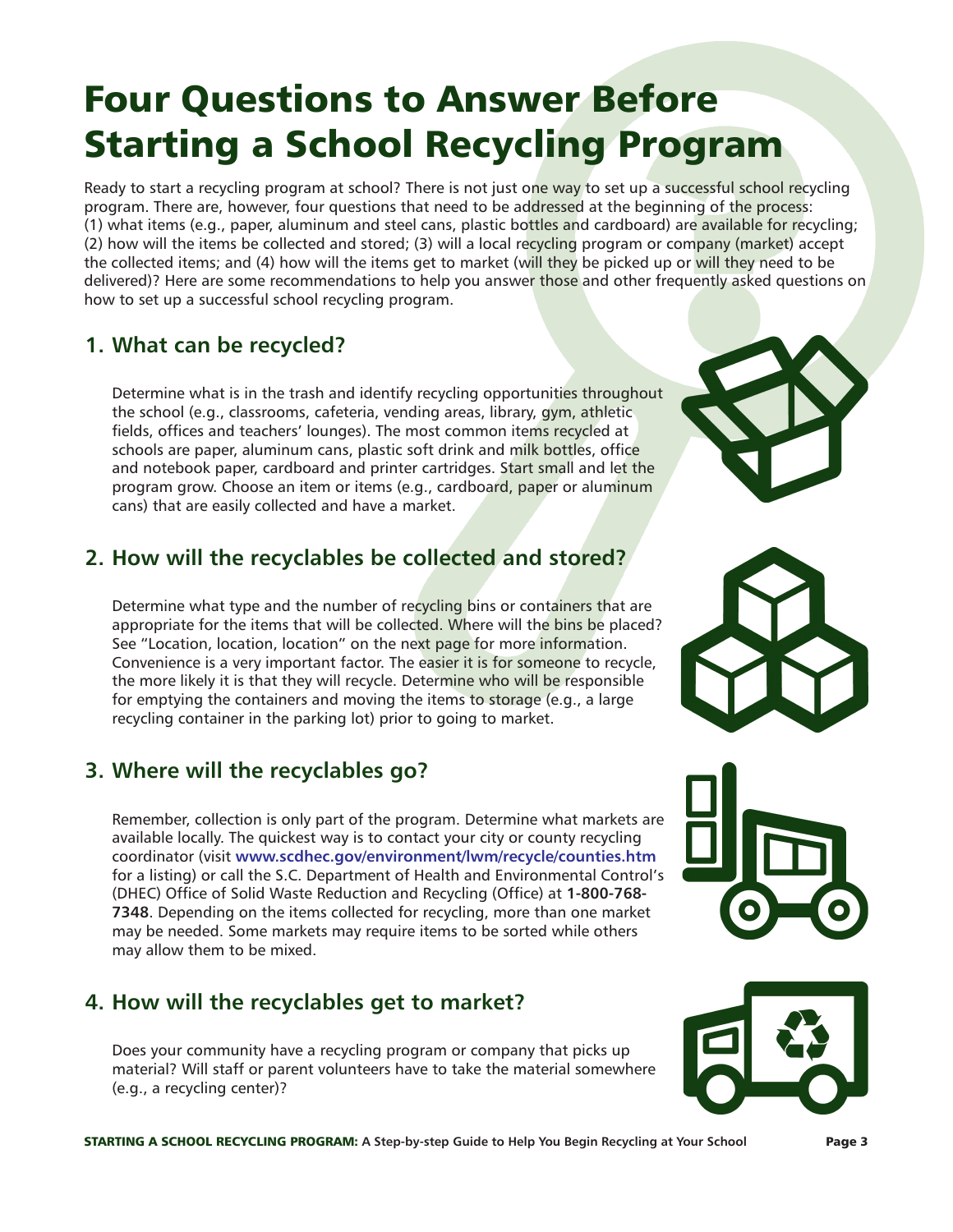## Setting Up a School Recycling Program

The homework is finished – that is, the four questions previously listed have been answered. What's next? Here are additional recommendations to set up and begin a school recycling program.

#### Build a team.

The key to any successful school recycling program is to have everyone participate. That involvement starts at the beginning. Create a



recycling team to design the recycling program that would be best for the school. A good team can help build a sustainable program. Ideally, the team should include a representative from each sector of the school (e.g., teachers, students, parent/teacher organizations, administration and housekeeping staff). The person(s) responsible for specific tasks should be identified. Select one person to be the team leader.

#### ■ Who's going to pay **for this?**

First, talk with your county or city recycling coordinator or solid waste director about recycling services that may be available. Look for funding from the school budget and



parent/teacher organizations. You also may want to consider partnerships with school vendors, local businesses and civic groups. In addition, consider applying for grant funding from the Office. See "Need help?" on page 6 for more information on available grant funding. Remember that the school may potentially save money on avoided disposal costs and may even generate revenue on the sale of recyclables. Recycling will reduce the school's waste stream,

### Composting at School ...

Composting is the controlled natural decomposition of organic material such as leaves, yard trimmings and grass clippings as well as fruit and vegetable scraps. It has many benefits including reducing waste and saving money. Composting is a viable, proven option for schools to consider whether it is a small, single classroom effort or a large school-wide program. For more information, visit **<www.scdhec.gov/environment/lwm/recycle/compost.htm>**.



is not too big, but is able to hold several days worth of material. Consider containers with restricted openings – like round holes on lids for plastic bottles or aluminum cans and slots for paper – to reduce contamination (keeping out garbage and recyclables that belong in other containers).

so look into decreasing the frequency of garbage pickups and allocate any savings towards the

#### ■ Location, location, **location ...**

right container makes a big difference. Choose one that

recycling program.

**Choosing bins** 

Place the recycling bins and containers in areas where recyclables are generated. Each classroom and office should have a recycling container. Don't forget the library, teachers' lounge

and cafeteria. Larger collection bins should be placed in hallways or in high-volume areas (e.g., vending or copier room). Place the recycling bins and containers near trash containers or copy machines to make recycling the easy choice.

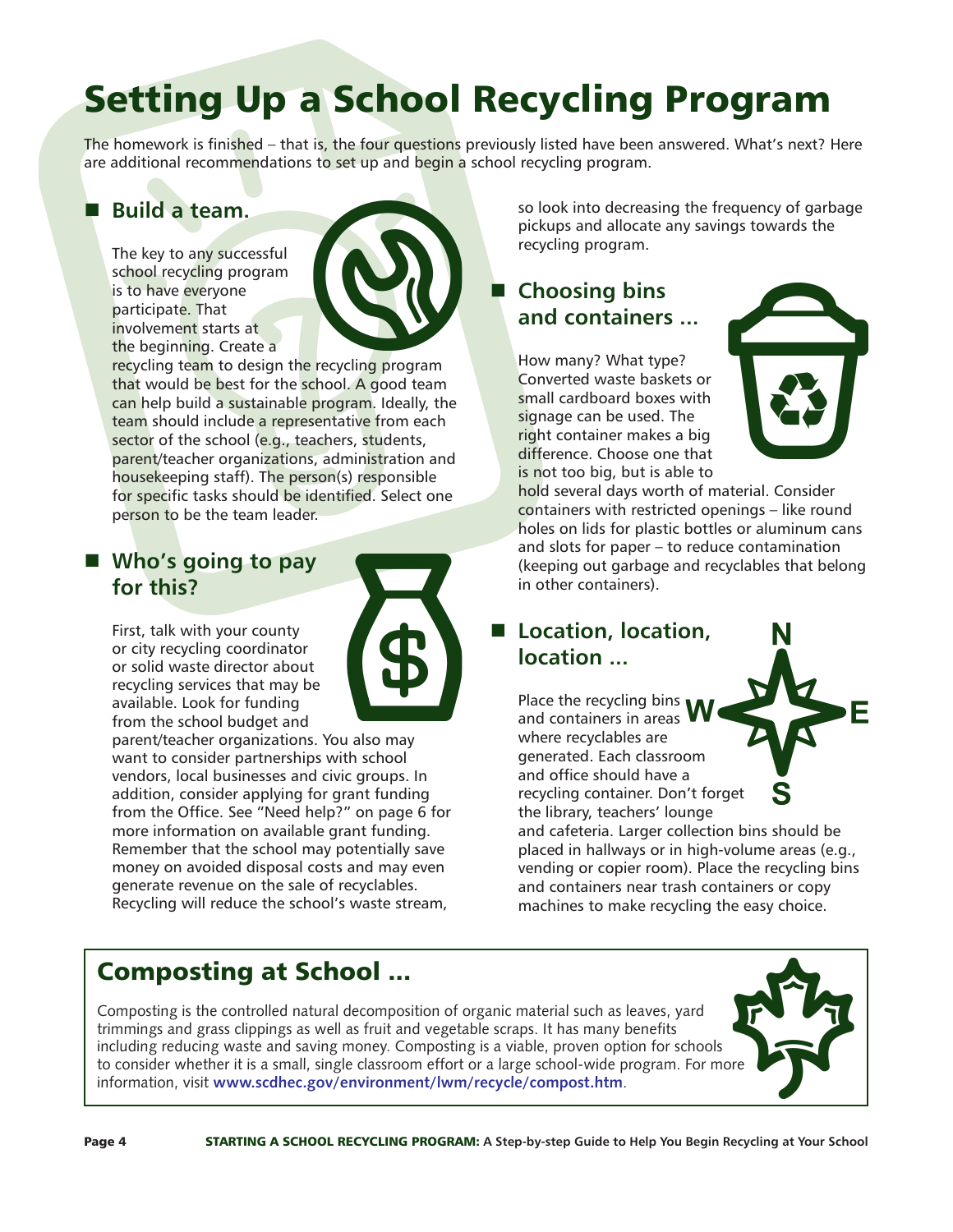### ■ Clearly label **recycling bins and containers.**



Each container should be clearly marked indicating what item(s) should be

placed inside. You may want to consider bilingual signage and use graphics to show what material is to be placed in each container.

#### **n** Students need **to be involved.**



It is important for students to recycle and help run the program from the beginning. This reinforces the hands-on

emphasis of the program with students learning new habits and values. Select student monitors or volunteers who can: (1) empty the bins and containers; (2) oversee the containers to see when they are full or have contaminants; and (3) help educate other students about the program and encourage participation.

#### ■ Communicate **and educate.**



The success of the program depends on how well everyone participates. Tell students, teachers, administrators and housekeeping staff – everyone

at school – about the program, what is accepted, how the items need to be prepared and so on.

Make announcements. Make and hang signs, posters and banners throughout the school. Write stories for the school newspaper. Place the information on the school's Web page and in the handbook. Present information about the program at school orientation, assemblies or parent/teacher meetings. Have guest speakers (e.g., recycling coordinator or solid waste director). Start or work with a recycling club or environmental club. Take advantage of Earth Day (April 22) and America Recycles Day (ARD – November 15) to reinforce the recycling message. More information about ARD can be found at **<www.scdhec.gov/recycle>**.

#### **Keep records and set goals.**

Track how many pounds or tons of material is recycled to help evaluate the program's performance and set benchmarks for improvement. Records also will help determine cost



savings (from avoided disposal costs) as well as revenue generated (from the sale of recyclables).

#### **n** Reward **the doers.**

Let students know that everyone wins in recycling. Incentives – such as T-shirts, stickers, recycled-content pencils and posters – can be given to students or classes that

participate. Other incentives include field trips to a local recycling center or a pizza party.

### Recycle and buy recycled, too.

Collecting recyclables is only part of the recycling process. Recycling also involves processing the recyclables, making them into new products and then marketing, purchasing and using the new products.

When people buy products made from recycled materials, they are closing the recycling loop. If no one buys recycled, recycling will not work.